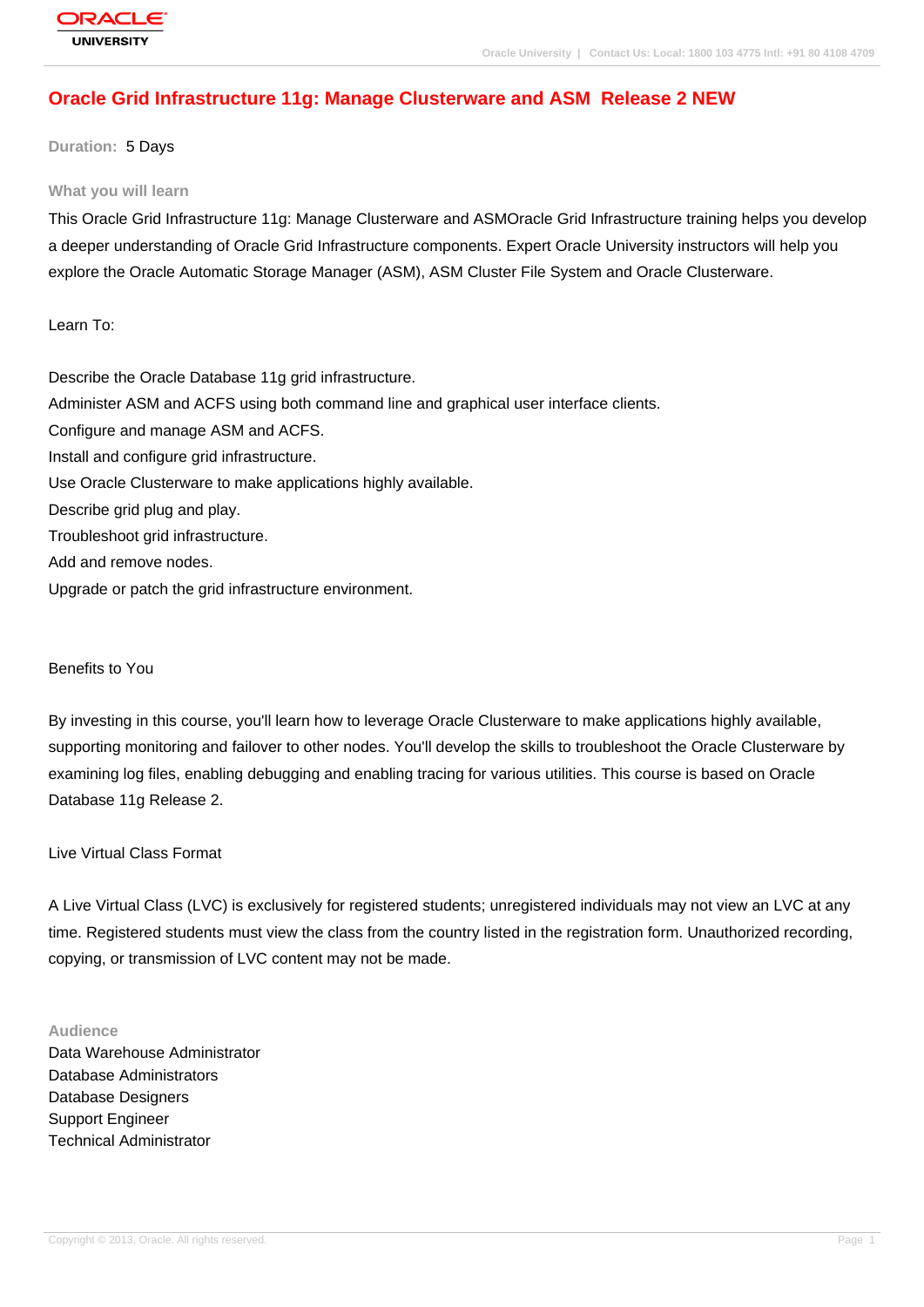**Related Training**

Required Prerequisites

Oracle Database Administration experience

Oracle Database 11g: Administration Workshop I Release 2

### Suggested Prerequisites

Oracle Database 11g: Administration Workshop II Release 2

Oracle Database: Introduction to SQL

#### **Course Objectives**

Understand Oracle Clusterware architecture

Describe how Grid Plug and Play affects Clusterware

Describe Automatic Storage Management (ASM) architecture

Perform Grid Infrastructure installation and create RAC database

Demonstrate Clusterware management proficiency

Manage application resources

Troubleshoot Oracle Clusterware

Administer ASM Instances and disk groups

Administer ASM Cluster File Systems

#### **Course Topics**

## **Grid Infrastructure Concepts**

What is a Cluster Grid Foundation Components Oracle Clusterware Architecture Oracle Clusterware Software and Storage Describe ASM Architecture Creating and Managing ASM Disk Groups Creating and Managing ASM Cluster File systems Job Role Separation

### **Grid Infrastructure Installation and Configuration**

Hardware Requirements Network Requirements DNS and DHCP Configuration Grid Plug and Play Considerations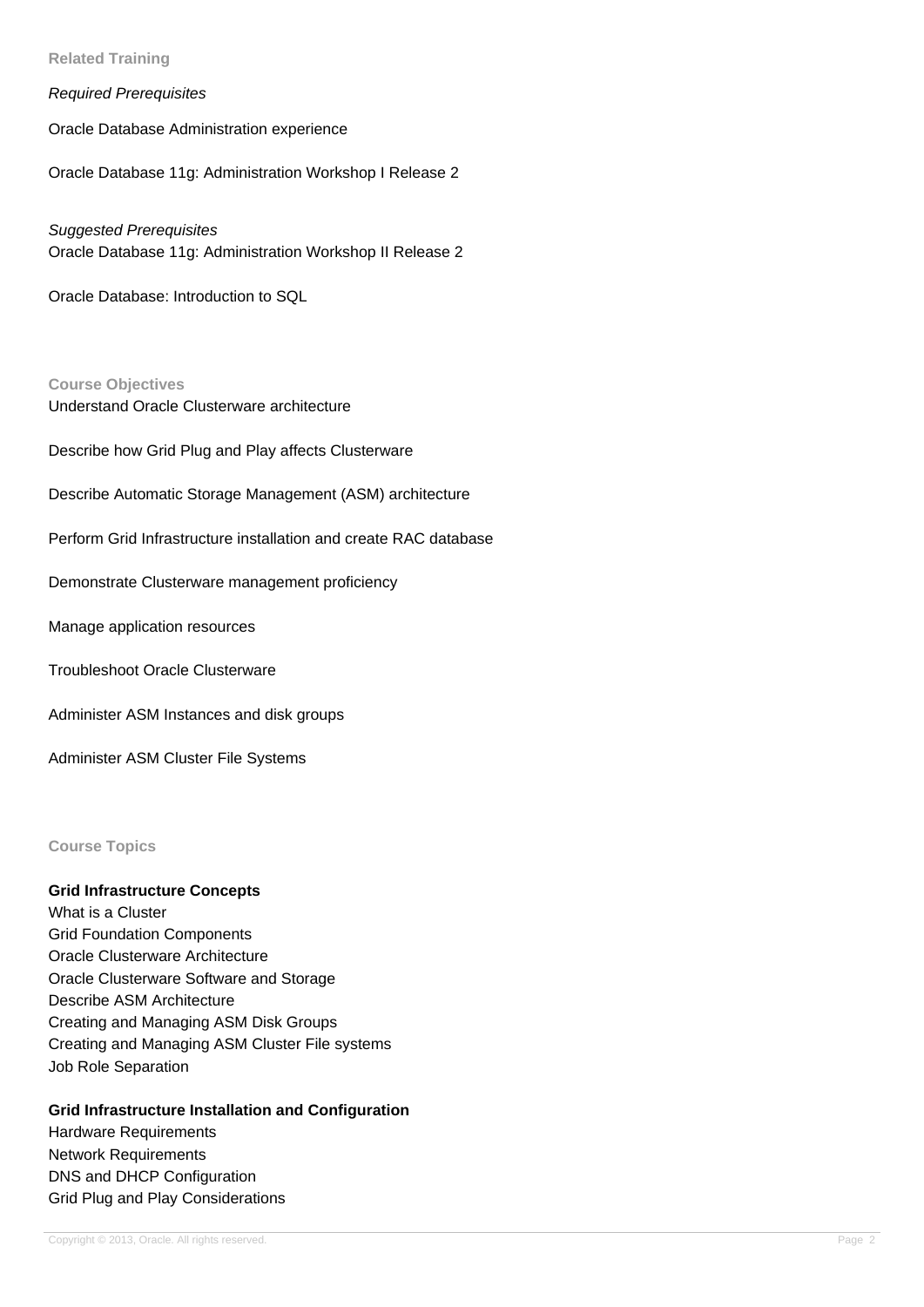Single Client Access Names Post installation tasks

## **Administering Oracle Clusterware**

Managing Clusterware with Enterprise Manager Determining the Location of the Oracle Clusterware Configuration Files Backing Up and Recovering the Voting Disk Adding, Deleting, or Migrating Voting Disks Locating the OCR Automatic Backups Oracle Local Registry Migrating OCR Locations to ASM Managing Network Settings

### **Managing Oracle Clusterware**

Prerequisite Steps for Extending a Cluster Using addNode.sh to Add a Node to a Cluster Rolling Patches, And Rolling Upgrades Comparing Software Versions With the Active Version Installing A Patchset With the OUI Utility Installing A Patch With The opatch Utility

### **Oracle Clusterware High Availability**

Oracle Clusterware high availability components Contrasting policy-managed and administration managed databases Server pool functionality The Generic and Free Server Pools Application placement policies Application Virtual IPs Managing application resources High availability events

### **Troubleshooting Oracle Clusterware**

Oracle Clusterware Log Files Gathering Log Files Using diagcollection.pl Resource Debugging Component-level Debugging Tracing For Java-based Tools Troubleshooting the Oracle Cluster Registry

### **Administering ASM Instances**

ASM Initialization Parameters Adjusting ASM Instance Parameters in SPFILEs Starting and Stopping ASM Instances Using srvctl Starting and Stopping ASM Instances Using ASMCA and ASMCMD Starting and Stopping ASM Instances Containing Cluster Files Starting and Stopping the ASM Listener

### **Administering ASM Disk Groups**

Creating And Deleting ASM Disk Groups ASM Disk Group Attributes ASM Disk Group Maintenance Tasks Preferred Read Failure Groups